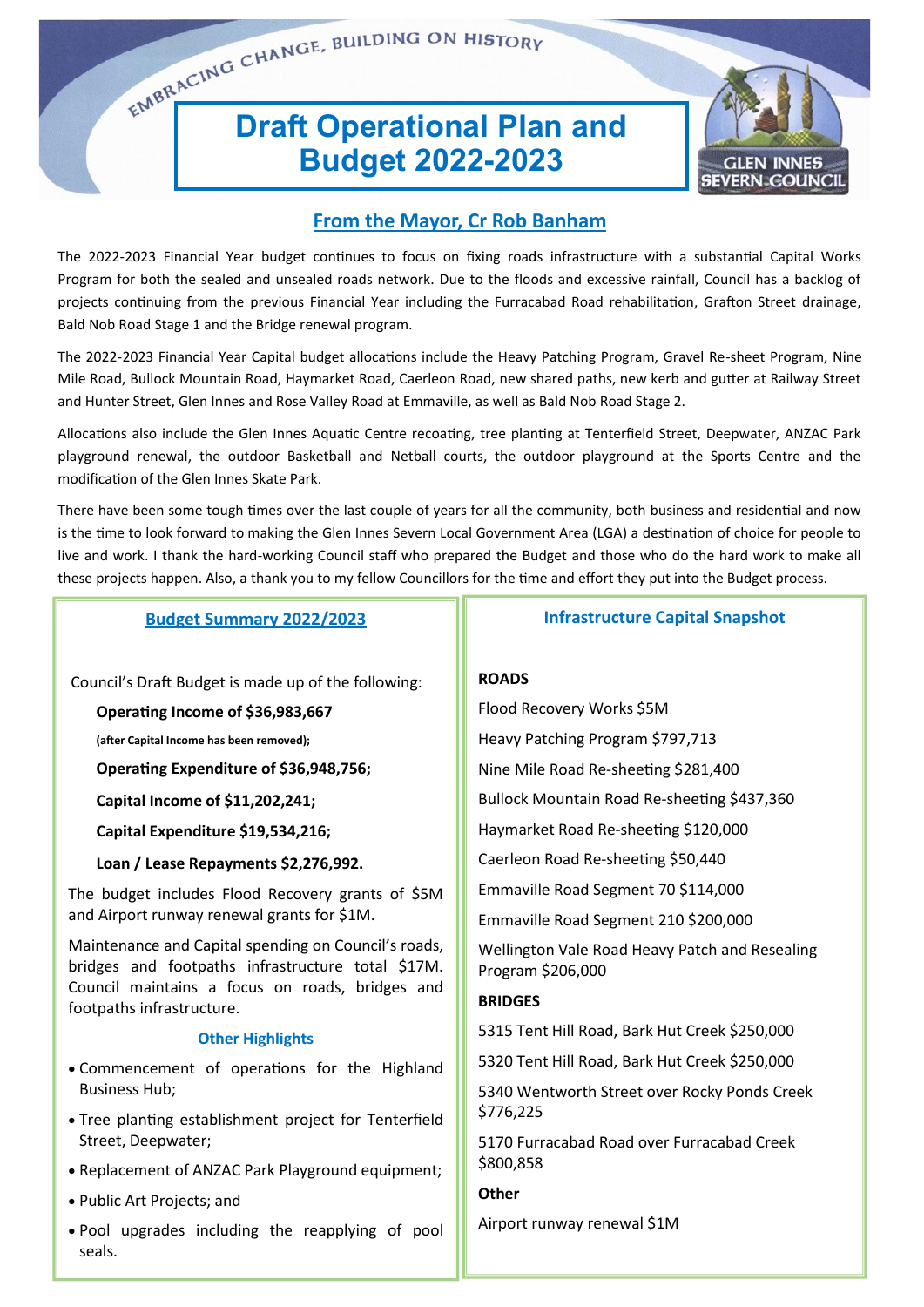## **Where does Council's revenue come from?**



## **Where does Council's rates revenue come from?**

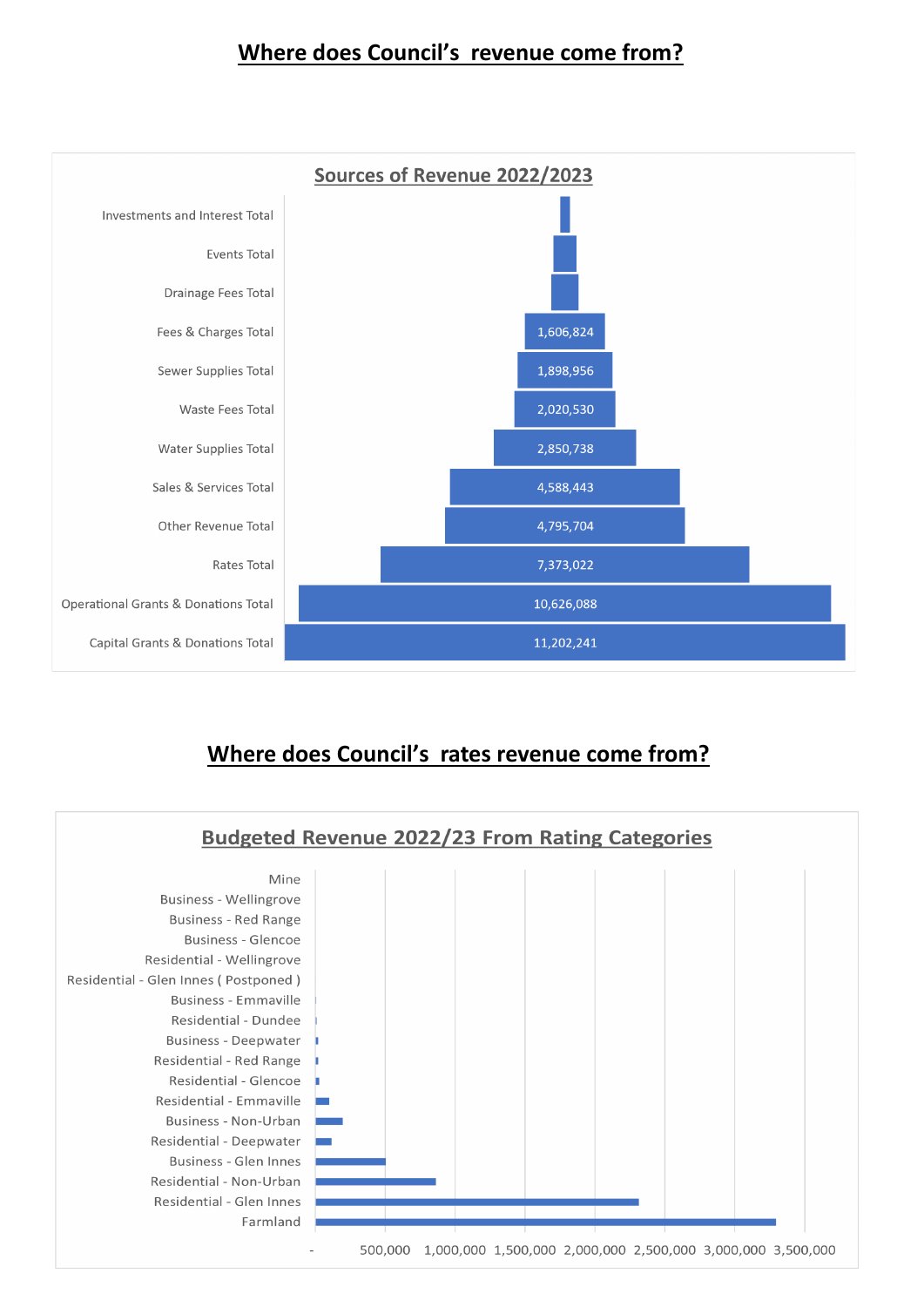## **What services does Council provide?**



## **What does Council spend on asset maintenance?**